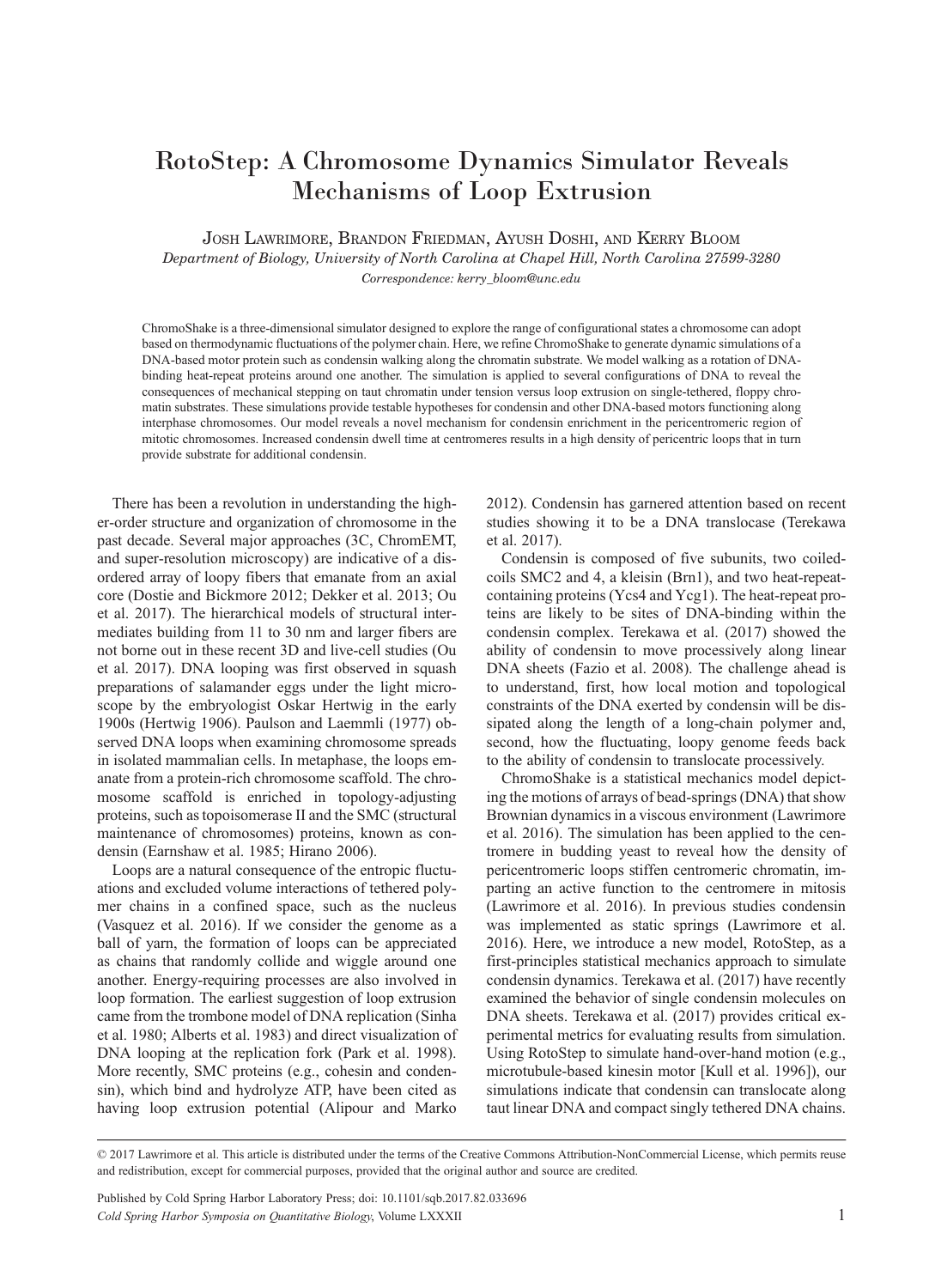The dynamics of condensin stepping along single-tethered DNA result in extrusion of DNA loops. The same parameters for motor stepping result in drastically different geometries that are dictated by chromatin substrate dynamics. These simulations provide the first glimpse of how loop extrusion might work in living organisms.

## RESULTS

### Model Assumptions

Condensin is a DNA-based motor protein with the ability to translocate along double-stranded DNA at relatively high velocities (60 bp/sec) (Terekawa et al. 2017). To simulate condensin tracking DNA we used the array of bead-springs to depict both the DNA (long chain linear bead-spring configuration) and condensin (bead-spring chain). There are 11 beads in the condensin holocomplex; each bead is ∼10 nm in diameter. Condensin is a very flexible molecule, showing a persistence length of ∼4 nm (Eeftens et al. 2016), about one-tenth that of DNA (50 nm). The chains of the antiparallel coiled-coils fold back on one another to length of 45 nm. The complex adopts a number of configurations, including circular, Vshaped, and globular. The SMC protein coiled-coils are represented by beads 2–8. To achieve DNA binding, we assert that the heat-repeat proteins (Ycs4, Ycg1) bind DNA (Piazza et al. 2014). These are beads 1 (representing Ycg1, red in Fig. 1) and beads 9 and 10 (representing Ycs4, white and red in Fig. 1) in simulations. The kleisin (Brn1) is represented as bead 11 ( pink, Fig. 1) between the heat-repeat proteins connected via springs (not shown). This feature provides mechanical linkage between the leading and trailing points of contact.

The RotoStep program parses the coordinates, spring attachments, and indices of all beads in a ChromoShake simulation model. The binding mechanics of condensin changes when the condensin molecule becomes extended. We consider condensin–DNA binding unstable if the distance between beads 2 and 8 is >30 nm. If the distance between beads 2 and 8 is <30 nm (Fig. 1A), the program determines the distances of the Ycs4 beads, 9 and 10 (rightmost white and red beads, Fig. 1A), to the Ycg1 bead, 1 (leftmost red bead, Fig. 1A). The closest Ycs4 bead to the Ycg1 bead is labeled proximal, and the other distal. A vector is drawn from the center of the proximal Ycs4 bead to the center of the distal Ycs4 bead and extended 10 nm. The proximal Ycs4 bead is bound to the closest DNA bead to this point in space as the previous proximal Ycs4 bead DNA attachment is removed. This results in condensin stepping along the substrate resulting in loop extrusion (Fig. 1B).

If the distance between beads 2 and 8 is >30 nm (Fig. 1C), the spring constant of the spring connecting the Ycg1 bead to the DNA is weakened 1000-fold. ChromoShake is then run to introduce thermal noise, allowing the springs between kleisin and beads 2 and 8, to pinch the condensin molecule together (Fig. 1D). On the next iteration of Roto-Step, the Ycg1 bead is joined to the nearest DNA bead with a spring as the previous weak spring is simultaneously deleted. This results in the destabilization of the previous condensin-mediated loop and causes the Ycg1 end of condensin to bind DNA at a new location. After every iteration of RotoStep, ChromoShake is run on simulations to input thermal noise. The springs and kleisin-based threshold (30 nm) are set to yield processive motion on a doubly tethered substrate (Fig. 2A), as described in Terekawa et al. (2017).

## Consequences of Processive Motion on Tethered Substrate with *cis*- and *trans*-Binding

We set our condensin parameters (see Box 1) such that a single condensin could processively walk on an extended and pinned DNA substrate with a translocation speed of 60 bp/sec as reported in Terekawa et al. (2017). As shown in Figure 2A and Fig. 3A–C, upon loading condensin at one end, it processively migrates to the other end of the polymer chain.

Terekawa et al. (2017) reported a singly pinned DNA substrate incubated with condensin resulted in compacted DNA. We confirmed that our RotoStep simulation caused a singly tethered strand to compact (Fig. 2B,C and Fig. 3D, E). We added a single condensin to the tethered end of a singly tethered strand (Fig. 3D,E). Given that the kleisin spring never becomes taut, the strand is extruded as a loop. After several steps, a loop is spontaneously extruded as the strand adopts a random coil. Despite the random orientation



Figure 1. Simulated step and release algorithm. (A) Coiled-coil α-helices of SMC proteins (SMC2,4) are in green. Heat-repeat proteins Ycg1 (left red bead) and Ycs4 (white and right red beads) are bound to DNA (purple beads). The kleisin, Brn1 (pink bead), bridges the SMC containing subunits. (B) One heat-repeat in Ycs4 (white bead) detaches and rebinds DNA depending on the projection of vector (10 nm) between the two heat repeats in Ycs4 relative to Ycg1 (see text). (C) When springs linking kleisin ( pink bead) to beads 2 and 8 in the SMC coiled-coils are extended ∼30 nm, Ycg1 (trailing red bead) is released (shown in D). (E) Rebinding of Ycg1 to DNA following kleisin spring recoil. This results in directed motion on a taut chain.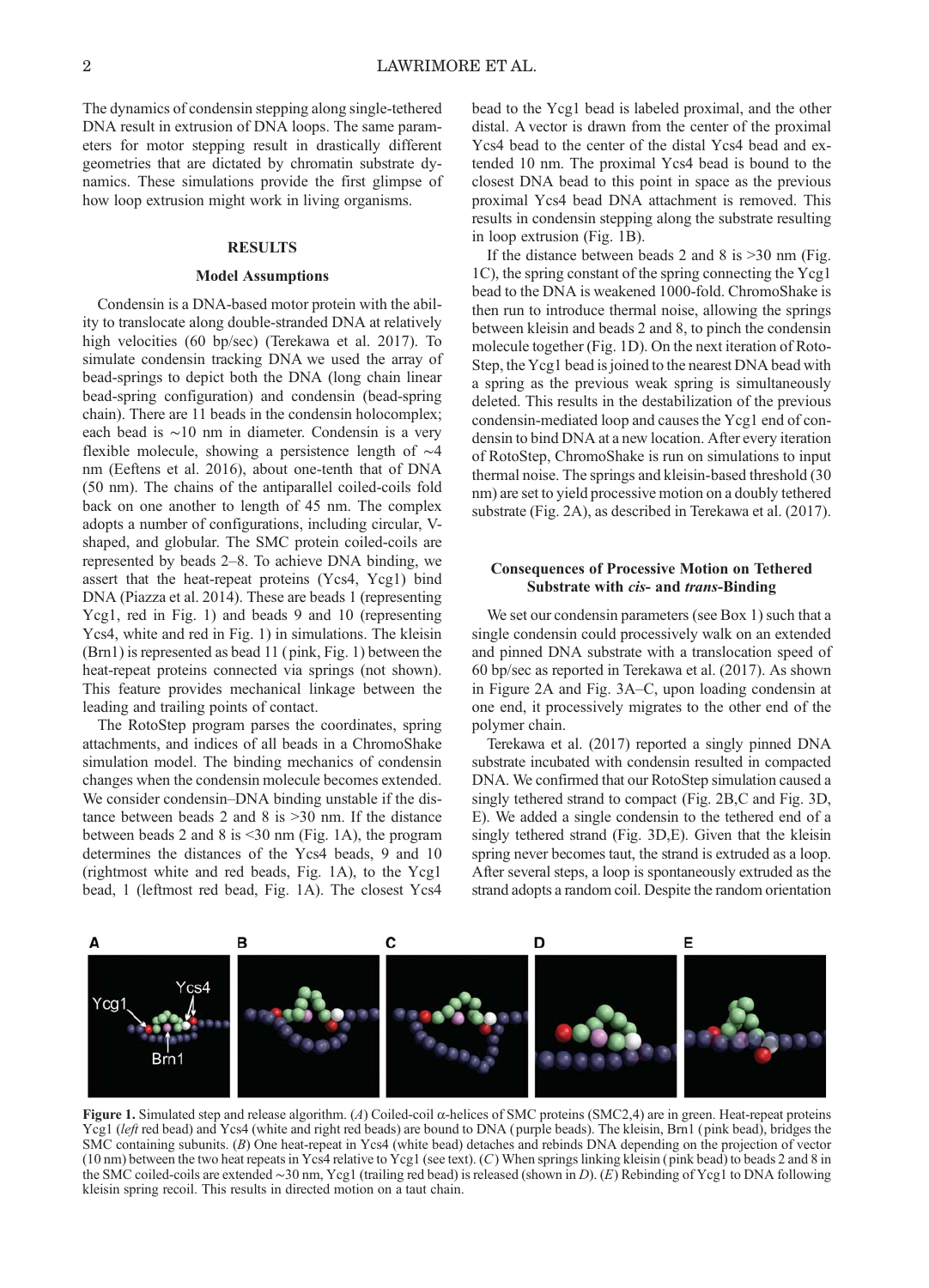

Figure 2. Simulation of condensin walking along a chromatin substrate. (A) Stepping: The DNA (purple beads) with a single condensin (green beads). The DNA ends are tethered to watch how a single condensin molecule steps along the DNA. (B) Looping: The DNA is only tethered at one end, so that its behavior is more like a fluctuating chain in vivo. Note that when condensin steps, loops are extruded as a consequence of the floppiness of the chain. (C) Looping (different camera perspective from B). (D) Translocation: Condensin can bind in cis (the same molecule) or in trans (different molecules). When it binds in trans and takes steps, it will move one DNA strand relative to the other. This is a cross-linking and mobilization function. The two DNA strands are depicted in purple and red. The red strand is fluctuating but is equivalent to the mass of lambda DNA (Terekawa et al. 2017), ~10× greater than the mass of the purple beads.

of the floppy strand, which we hypothesized would cause condensin to flip its stepping orientation, a single condensin is able to extrude a loop in a processive manner with simple, proximity-based binding mechanics. This simulation demonstrates loop extrusion is a consequence of processive motion on a floppy substrate. This is an important insight and provides a mechanism for how condensin alters the topology of DNA in vivo to form chromosomes.

Last, Terekawa et al. (2017) reported that condensin is able to proceed along an extended DNA substrate while bound to a separate DNA strand. We replicated this processive motion of a trans-substrate by placing the Ycs4 beads on a doubly tethered strand and the Ycg1 bead on the other strand. In this situation (Fig. 2D), as condensin walks, the *trans*-associated molecule is transported along the substrate molecule, recapitulating the phenomena discovered in Terekawa et al. (2017).

### Model Convolution

To translate simulations into experimental images, we implement a method known as model convolution (Gard-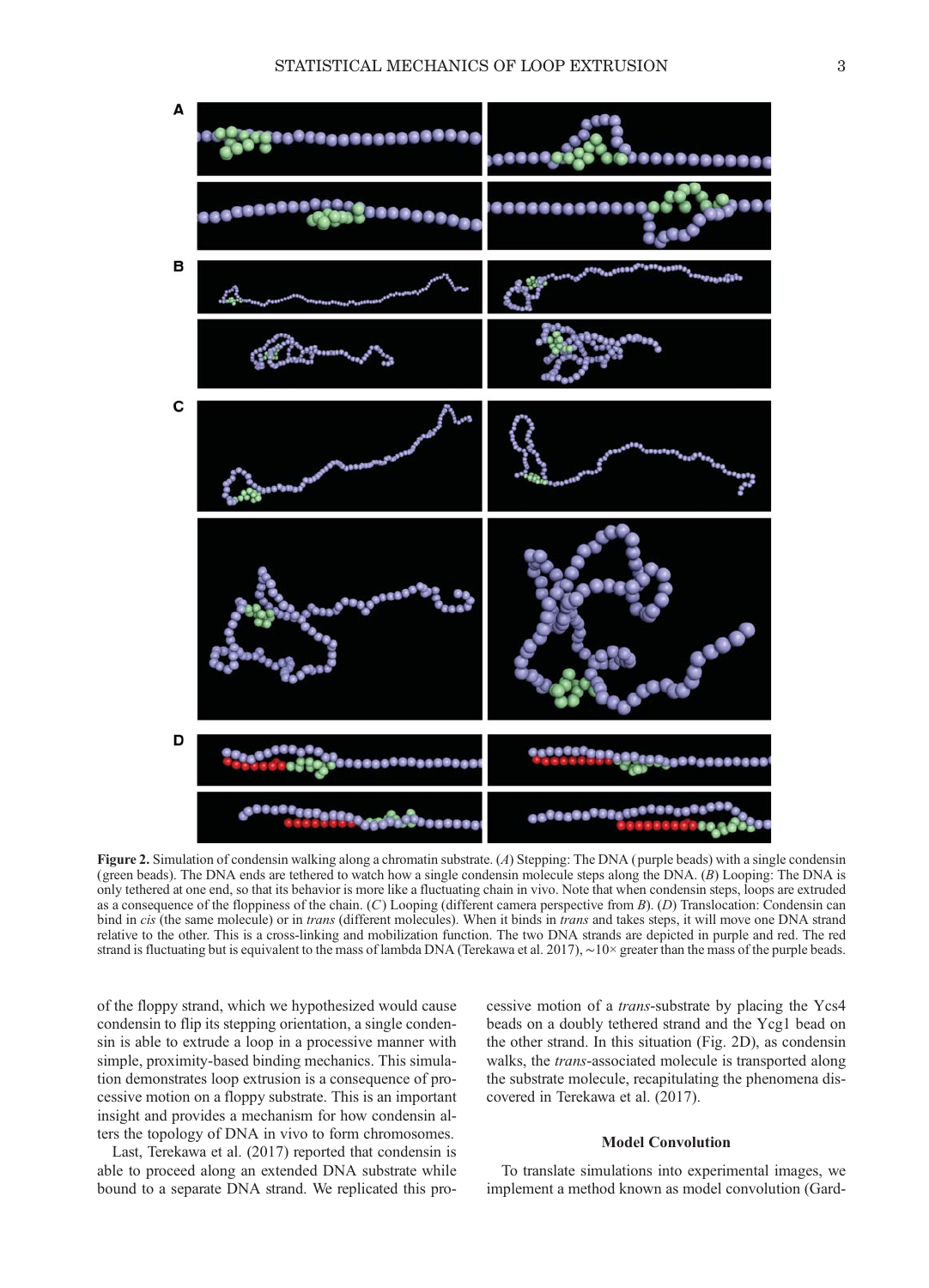#### BOX 1: PARAMETER LIST

Persistence length of  $DNA = 50$  nm, set by hinge force.

Persistence length of condensin = unset, no hinge force on condensin due to estimates Lp of 4 nm. Two heat-repeat subunit = beads 9 and 10, condensin to DNA spring strength is same as DNA (2 GPa), rest length 10 nm.

One heat-repeat subunit = bead 1, two binding states, strong state is 2 GPa, weak state is 2 MPa, rest length is 10 nm, weak state activated when kleisin spring extension is  $>30$  nm (3× mass separations [thresh in code]).

Kleisin is represented by the distance between beads 2 and 8. Beads 2 and 8 are joined by bead 11 and two springs (i.e., 2-11-8). Spring strength is 200 MPa; rest length of springs are 10 nm. Kleisin threshold is 30 nm.

Step size/rate: Beads 9 and 10 will rotate about each other every 35 usec of simulation time, for one bead to bind to a new DNA bead. Simulations are run at a viscosity of 0.01 P. Given an estimated nuclear viscosity of 141 Poise (Fisher et al. 2009), 35 µsec of simulation time is equivalent to 0.5 sec. Given that the most common step size is one bead per rotation, this results in a step rate of 2 beads per second. Each bead represents ∼30 bp, so condensin has a step rate of 60 bp/sec, as described in Terekawa et al. (2017).



Figure 3. Kymographs of simulated motion convolved through objective point spread function. Rendering of double-tethered DNA  $(A)$ and single-tethered DNA (D), simulations containing a single condensin. Condensin is green; DNA is blue. Time series of simulated fluorescence images of double-tethered  $(B)$  and single-tethered  $(E)$  simulations. Condensin is magenta; DNA is green. Kymographs of double-tethered DNA  $(C)$  and single-tethered DNA  $(F)$  simulations. Time in seconds.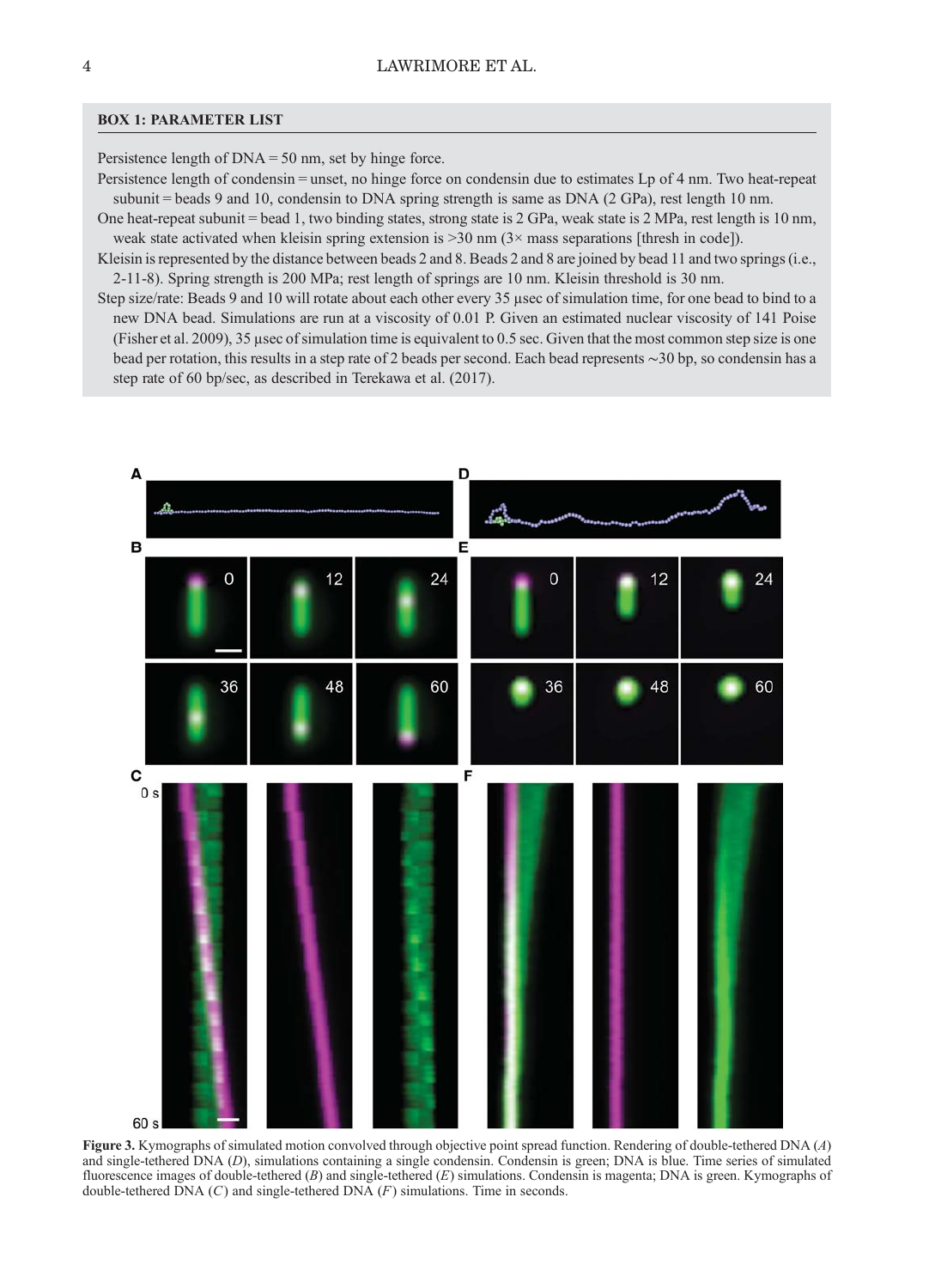ner et al. 2010). We use the microscope objective point spread function to render the simulation into a format that can be directly compared with microscope images of live cells. Figure 3 shows the behavior of condensin walking on a pinned DNA substrate. Note the correspondence between this image and those obtained by Terekawa et al. (2017) for condensin translocating on DNA. The extrusion of DNA loops when condensin translocates along an unpinned substrate readily shows that the DNA compacts into a diffraction-limited spot (Fig. 3E,F). These simulations (Fig. 2) and model convolution (Fig. 3) provide proof of principle that RotoStep can recapitulate the behavior of condensin in vitro.

#### Strand Compaction via Multiple Condensins

In vivo, there are multiple condensin molecules on each chromosome. In budding yeast, the density of condensin is about 1 molecule/10 kb in the bulk of the chromosome and about 1 molecule/3 kb in the pericentromere. We placed 10 molecules of condensin on a single-tethered chain  $(5 \mu m, 15 \text{ kb})$ . The rules for condensin steps are as previously described, and the step orientation for each molecule is random (Fig. 4). As individual condensin's take steps, loops are extruded along the strand (as shown for a single molecule, Fig. 2C,D), and the strand is rapidly compacted into a chromosome structure. Loop extrusion is independent of the direction that condensin steps. With multiple condensin molecules, as multiple loops form, overall chain length shortens. The backbone is fed into the loops via the step function of each molecule. The surprise is that no new features were implemented beyond the simplest of step functions. Compaction is simply the transfer of the backbone chain into extruded loops (Fig. 4).

## Tension along the DNA Polymer in a Metaphase Configuration Results in Transient, Pericentric Loops

Centromere DNA is tethered to microtubules via their kinetochore attachment sites. The enrichment of condensin can be visualized in vivo as a bar or one or two foci along the spindle axis (Bachellier-Bassi et al. 2008; Stephens et al. 2011, 2013). To try to gain insight into the thermodynamics governing condensin localization within the pericentromere we provided a dicentric plasmid substrate (two centromeres) for simulation. The actual plasmid is 11.4 kb (∼3.86 micron, 386 beads in simulation). The position of the two centromeres (tethered ends) are indicated as pink beads (Fig. 5) and lie 800 nm from one another, roughly the distance between separated sister kinetochores in budding yeast metaphase (Pearson et al. 2001). The color of beads on the polymer reflect yeast DNA (blue) and a repeat array of tetracycline operator (white) as described in Lawrimore et al. (2015).

In our simulations, condensin walks along the chain as described above, randomly oriented with respect to one another (Fig. 5). It is difficult for condensin to step through the centromere (simulated as tether sites in pink) because of the geometry of the beads, which increased the dwell time of condensin near the centromeres. Thus, there is kinetic delay for a single condensin molecule at the centromere. This reflects the situation in cells, in which the centromere is at the apex of a stereotypic loop where the kinetochore attaches to microtubules (Yeh et al. 2008). Over time, additional condensin molecules arrive, also extruding loops. The concentration of loops increase and now each condensin can "jump" from one loop to another, amplifying the kinetic delay. The emergent phenomenon is that condensin tends to accumulate near the centromere tether sites. This reflects the density of loops at tether sites. We predict that the accumulation of loops at the centromere reflects the in vivo situation. Because of stochastics of motion in the loops and condensin stepping, a single condensin molecule will escape one position and start toward the other centromere. At this juncture, the loop density decreases, which biases the remaining condensin molecules to "follow" the initial escapee. In silico, this results in condensin molecules "chasing" one another until they accumulate at the other centromere and the cycle continues.

There are several in vivo behaviors that now can be accounted for. Condensin appears as foci that could have been interpreted as oligomerization. The alternative explanation based on simple thermodynamics is that the concentration of condensin reflects the local density of loops. Where loop density is high, condensin will accumulate



Figure 4. Chromosome compaction. Several condensin molecules were distributed in random position and direction. The DNA molecule is unpinned. As condensin steps (A–C, over time), the DNA gets reeled in and the entire ensemble rapidly condenses into a dense aggregate of DNA and condensin.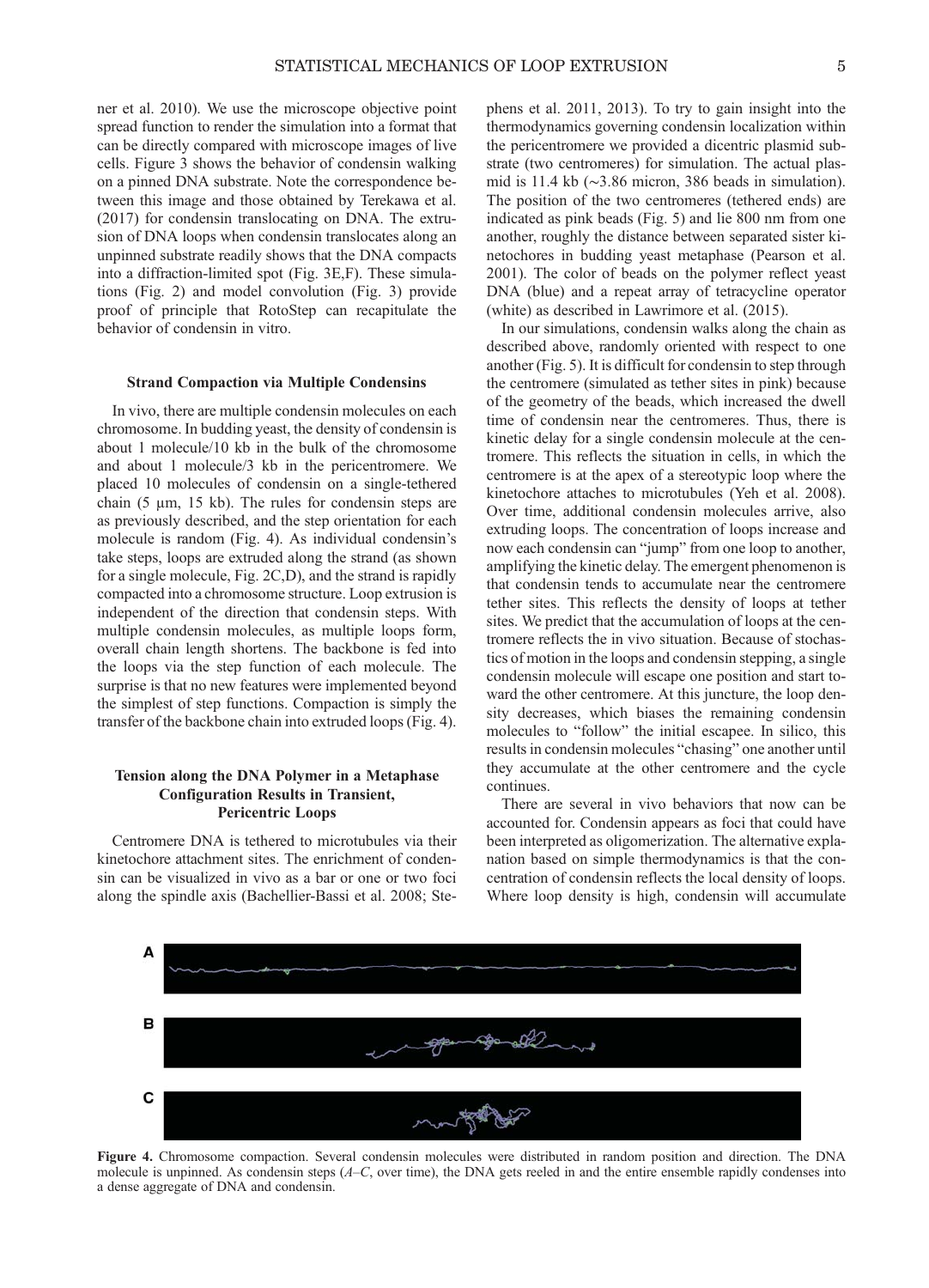

Figure 5. Motion on a dicentric plasmid. A dicentric plasmid in metaphase is simulated by tethering two DNA beads at the position of centromeres within the plasmid (DNA/bead coordinates) and in space at the position of separated kinetochores in yeast metaphase (Lawrimore et al. 2015). The purple beads represent plasmid DNA sequences, the white beads the position of repeat arrays of Tet operator used to visualize with plasmid with TetR-GFP. The number of condensin molecules (green) represents the average density of condensin within the pericentric region of the centromere. Condensin is randomly positioned with respect to DNA sequence and direction. Upon simulated motion (A–C, over time), condensin travels from one tether to the other. Condensin aggregates at the tethers, as a function of the number of loops (i.e., beads). Random fluctuations result in individual molecules migrating from one tether to the other. Once one condensin escapes the aggregate, the DNA density decreases (fewer loops, i.e., fewer beads), biasing additional molecules to migrate away. The appearance is that condensins chase one another. This phenocopies what is observed in live cells, although we cannot observe the behavior of single molecules.

because of the increase in substrate concentration. The second behavior is the directional instability observed in vivo. This can be accounted for through stochastics of a single molecule that escapes the region of loops. As one molecule leaves, the loop density is reduced triggering a cascade that will allow it to escape and accumulate on the other side.

Figure 7 demonstrates that the motion of the substrate confounds the analysis of condensin turnover because of motion of the substrate. Paradoxically, even a highly processive motor does not appear to recover after photobleaching because of a dense, floppy DNA substrate.

## **CONCLUSION**

## Condensin Stepping Creates Condensin-Rich DNA Loops near Tethered Centromeres

We performed statistical analysis on two dicentric plasmids with the same initial placement of condensin, but with mobile (Fig. 6A,B) and immobile condensin (Fig. 6C,D). The probability distribution of condensin (Fig. 6A,C) and DNA beads (Fig. 6B,D) over all time points of the simulations are shown. In simulations with dynamic condensin there is a greater correlation between condensin number and DNA-strand density than immobile condensin (Fig. 6E). Mobile condensin colocalizes with centromeres more often than immobile condensin (Fig. 6F). The enrichment of condensin observed at centromeres may be due to the increased condensin dwell time at tether sites, resulting in the accumulation of centromere-proximal DNA loops. These DNA loops in turn increase the concentration of condensin near centromeres, providing a positive-feedback loop. This pattern of condensin is consistent with that observed in vivo (Lawrimore et al. 2015). With static condensin, there is more condensin along the axis (Fig. 6A,C). Consequently, the DNA has more freedom of movement, which is reflected in the DNA density distribution being radially displaced from the axis (Fig. 6B,D), recapitulating in vivo experiments of the temperature-sensitive condensin mutation brn1-9 (Stephens et al. 2011).

We have used a statistical mechanics model of chromatin to examine the consequences of translocation of a motor protein such as condensin on a floppy chromatin substrate. Terekawa et al. (2017) recently reported that condensin is a mechanochemical motor protein. Through simulations that recapitulate in vitro findings we are able to query the consequences of motor stepping on a thermodynamically mobile substrate. Unlike the behavior of motor proteins on DNA sheets under flow, or kinesin-like microtubule-based motor proteins walking on a rigid microtubule, the behavior of the chromatin substrate has a disproportionate contribution to the behavior of a generic DNA-based translocase. Translocation along a floppy substrate is more akin to the random walk of a segment of a fluctuating polymer chain (i.e., subdiffusive Rouse chain [Rubinstein and Colby 2003]). As the translocase steps, the underlying substrate undergoes fluctuations that randomize the direction of the next step (compare Figs. 2 and 3).

At each step, the chromatin is constantly exploring configurations that maximize entropy. In other words, thermal motion is driving the chain toward a random coil. The net consequence is the extrusion of DNA loops (Fig. 2B,C). A key parameter in terms of cell physiology is the stiffness of the chromatin substrate, which can be altered by tethers and the presence of other DNA motors/loop extruders generating regions of taut substrate. If the local substrate is floppy, there will be little if any directed motion. In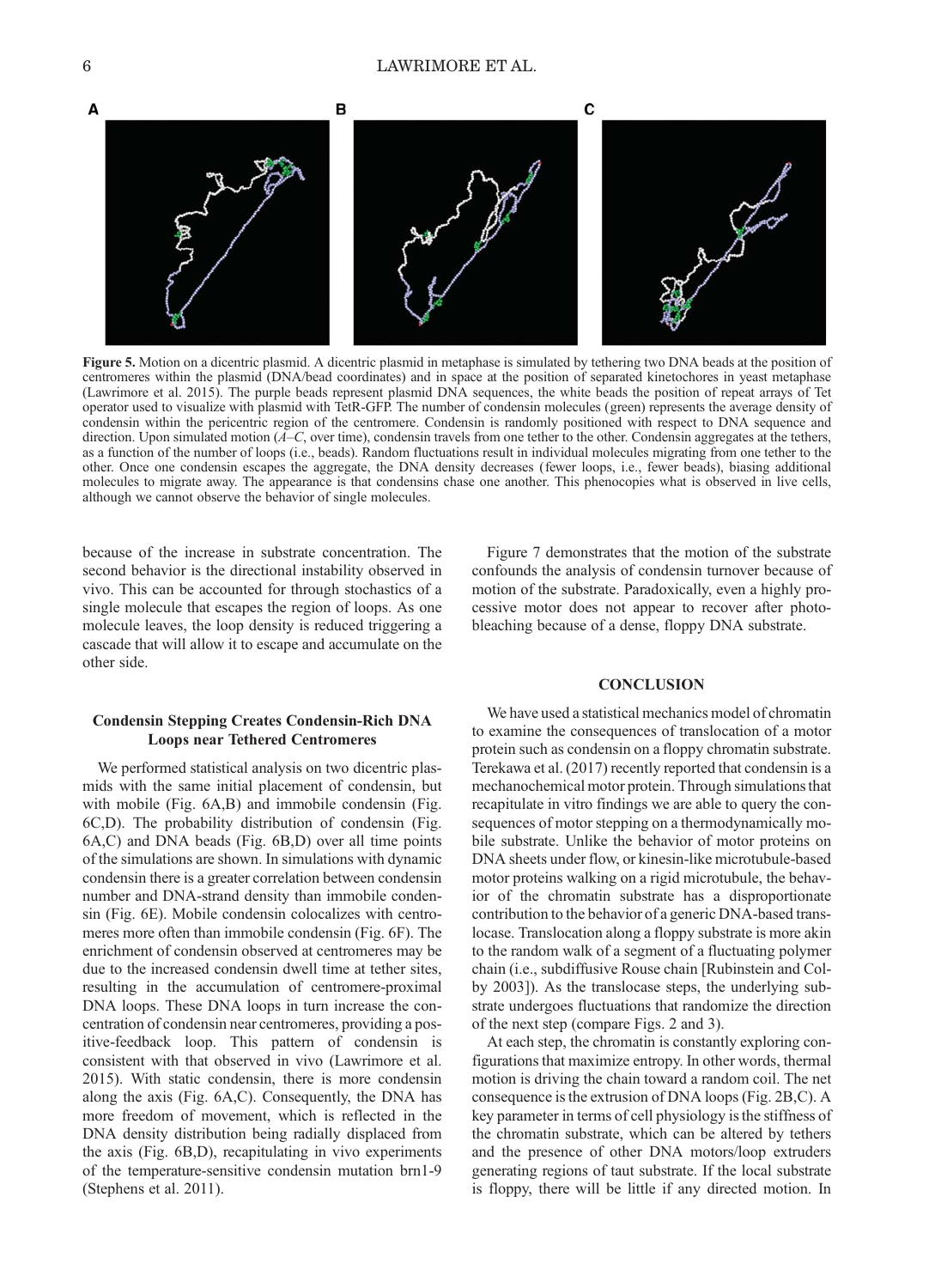

Figure 6. Condensin enrichment at centromere-proximal DNA loops in simulation with mobile vs. immobile condensin. The DNA substrate is the dicentric plasmid described in Figure 5 (both ends pinned at centromeres). Condensin is randomly positioned and oriented along the dicentric molecule. Condensin can step along the DNA in  $A,B$ , but is static in  $C,D$ . The starting positions of condensin are the same in both simulations. A probability density map of condensin is shown in  $A, C$  and the plasmid DNA in  $B, D$ . ( $E, F$ ) Statistical analysis of the correlation of condensin with DNA  $(E)$  and centromere (tethered beads)  $(F)$ . Mobile condensin tends to accumulate at the sites of tethering near the centromeres, resulting in condensin-rich, centromere-proximal DNA loops. DNA tends to show greater radial freedom of motion in simulation with mobile condensin (width of B vs. D). Scale bar, 100 nm.

contrast, if the substrate is stiffer because of extension, the motor will be more prone to display directed motion. The behavior is also dependent on whether the substrate ends are tethered. If not, even a flexible translocase will enhance the ability of the substrate to adopt a random coil (Fig. 3E). It is reported that condensin is very flexible (Eeftens et al. 2016) (short persistence length, 4 nm), and thus may show bursts of directed motion in vivo, depending on the distribution of tethers along the chromosome.

A second feature of translocation along a floppy substrate is compaction. Because there is no vectorial motion, the motor will decrease the time required for the chain to adopt a random coil. This may be perceived as active condensation, but it is a natural consequence of random stepping on a thermally fluctuating chain. Likewise, condensin can appear to concentrate in particular locations, such as within the pericentromere and the nucleolus (Bachellier-Bassi et al. 2008; Stephens et al. 2013; Snider et al. 2014). This has been interpreted as oligomerization between condensin holoenzymes or other cross-linking proteins. The alternative interpretation from the statistical mechanics model is that the concentration of DNA loops increases because of condensin's inability to quickly traverse the centromere region. As condensin steps and extrudes loops, in an environment where there are a plethora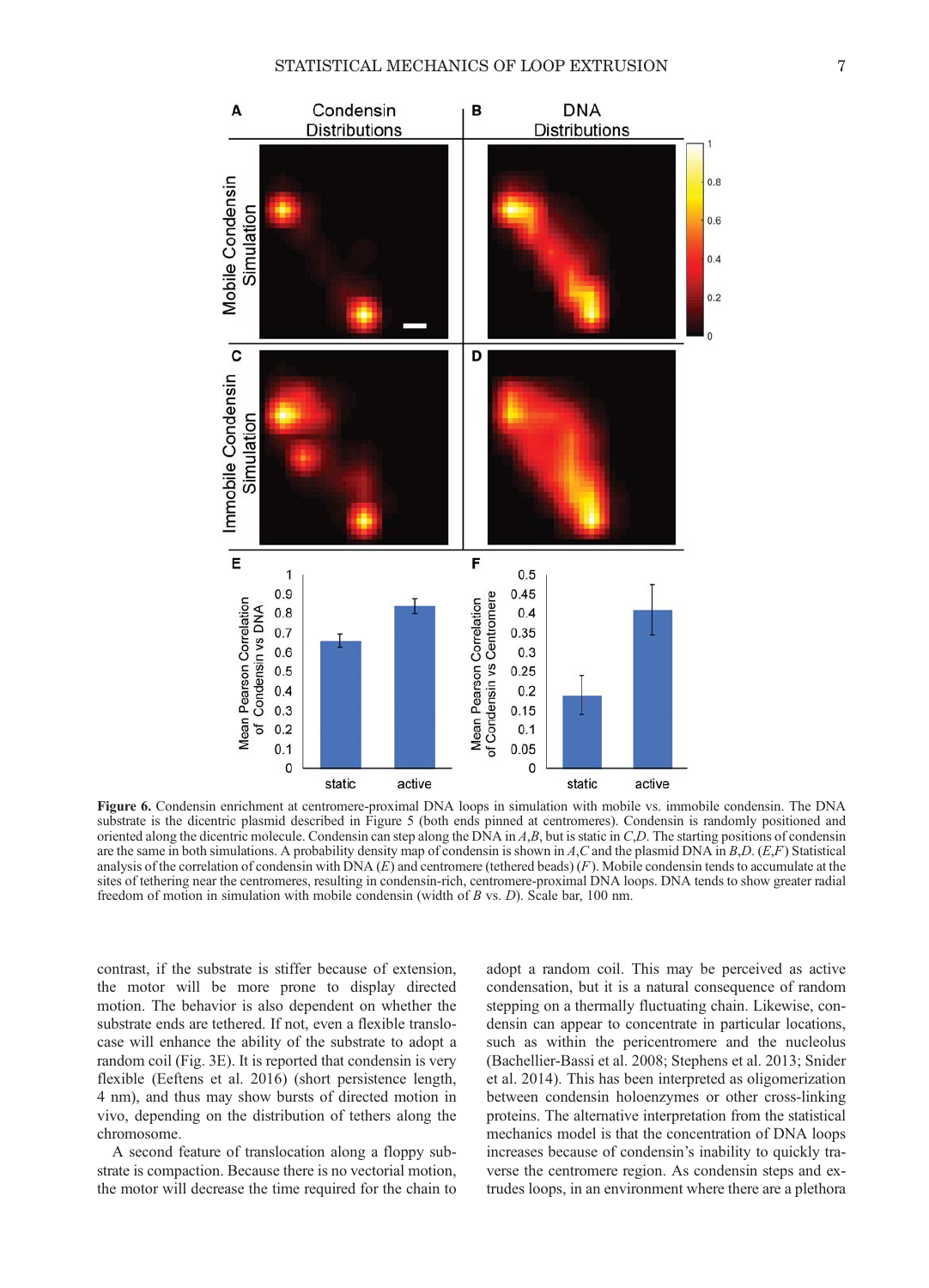

Figure 7. Simulated FRAP experiment by model convolution. Condensin molecules randomly positioned on a 5-kb DNA chain and convolved with the point spread function (PSF) (described above) to simulate a microscopic image. (A) A diffraction limited spot (∼250 micron) was drawn around several condensin molecules. Bleaching was simulated by marking these molecules dark (blue). (B) Fluorescence pre- and postbleach (from *left* to right). Scale bar,  $0.5 \mu$ m. (C) Mean normalized quantitative fluorescence recovery. Curve is mean of three normalized recovery curves. Error bars are standard error of the mean. The finding in simulation is that any recovery can be attributed to fluctuation of the chain (and associated condensin) into the bleach zone. Thus FRAP is confounded by the thermodynamics of the substrate. (Compare B to Fig. 5 in Lawrimore et al. [2015].)

of molecules, condensin on one loop can readily step to a physically adjacent loop. This is evident in Figure 6, showing accumulation of condensin at sites of tethers, corresponding with increased concentration of DNA loops. Thus, perceived condensin accumulation may reflect the propensity for loops to congregate condensin, which produces more loops. Condensin's ability to step from one loop to another provides a positive-feedback mechanism to increase the duration of these transient events and the local concentration of DNA loops. However, the stochastics of the system will result in occasional molecules escaping sites of loop accumulation by traversing the taut regions of the substrate. As shown in Figure 5, when one molecule escapes, the loop density decreases, thus biasing additional molecules to exit sites of loop accumulation. This unstable positive-feedback loop may contribute to condensin's enrichment at the pericentromere and nucleolus in vivo. Such a transient, positive feedback may explain the existence of TADs in population

studies, but not in single cells (Flyamer et al. 2017). In essence, the organization of the DNA biases the occasional enrichment of condensin based on the presence of a tether causing a loop.

The statistical mechanics of polymer behavior and protein translocation provides a powerful tool to build intuition for understanding experimental observation and making physically accurate hypotheses. Using the simple assumptions of proximity-based substrate binding and extensional-dependent substrate unbinding, we provide alternative explanations for several experimental observations and make new predictions about the rules for loop persistence and extrusion. The model highlights potential new functions for tethers along the chromosome and how the distribution of tethers will be intimately involved in loop formation at a distance (Fig. 3B,E). Finally, the mechanical feedback between loops in the same proximity provides new perspectives on interchromosomal communication.